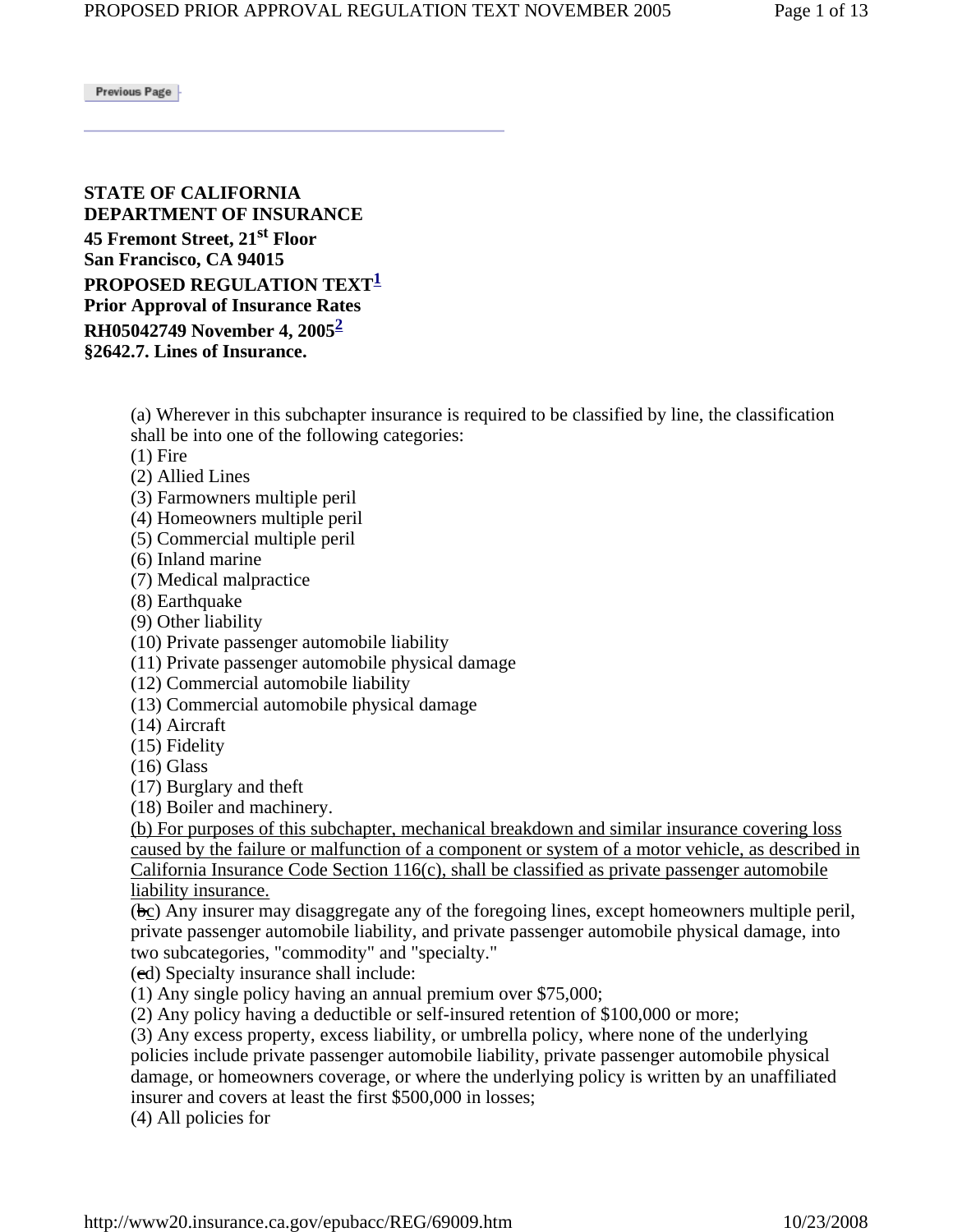(A) nuclear risks, (B) pollution legal liability, (C) product-tampering, product impairment, or product recall, (D) kidnap and ransom, (E) political risks, (F) professional liability or errors and omissions, including medical malpractice (G) directors' and officers' liability, (H) boiler and machinery insurance, (I) fidelity insurance, (J) mortgage guaranty insurance, (K) employer liability under the United States Longshoremen's and Harbor Workers' Compensation Act (33 U.S.C. section 901 et seq.), the Jones Act (46 U.S.C. section 688), the Federal Employer Liability Act (45 U.S.C. section 51 et. seq.), or any similar statute, (L) excess employer's liability over workers' compensation insurance; and (M) Differences in conditions coverage.

(de) Commodity insurance shall include all policies in the line that are not defined in this section as specialty.

### **§2644.2. Maximum Permitted Earned Premium**

The maximum permitted earned premium is calculated as follows:

(a) (1) projected losses, as defined in section 2644.4,

(2) plus projected allocated loss adjustment defense and cost containment expenses, asdefined in section 2644.8,

(3) plus projected fixed expenses, as defined in section 2644.9,

(4) minus projected ancillary income, as defined in section 2644.13,

(5) minus fixed investment income, as defined in section 2644.19(a),

#### (b) divided by

#### $$

(2) minus the variable expense factor, as defined in section 2644.14, (3) minus the maximum profit factor, as defined in section 2644.15, (4) plus the investment income factor, as defined in section 2644.19.

#### Stated as a formula:

 $losses + ALAE + fixed$  expenses-ancilincome  $MaxPermitted$   $EP = -$ 1-varexp factor- profit factor+investinc factor

(b) divided by the maximum denominator, as defined in section 2644.2(c). Stated as a formula: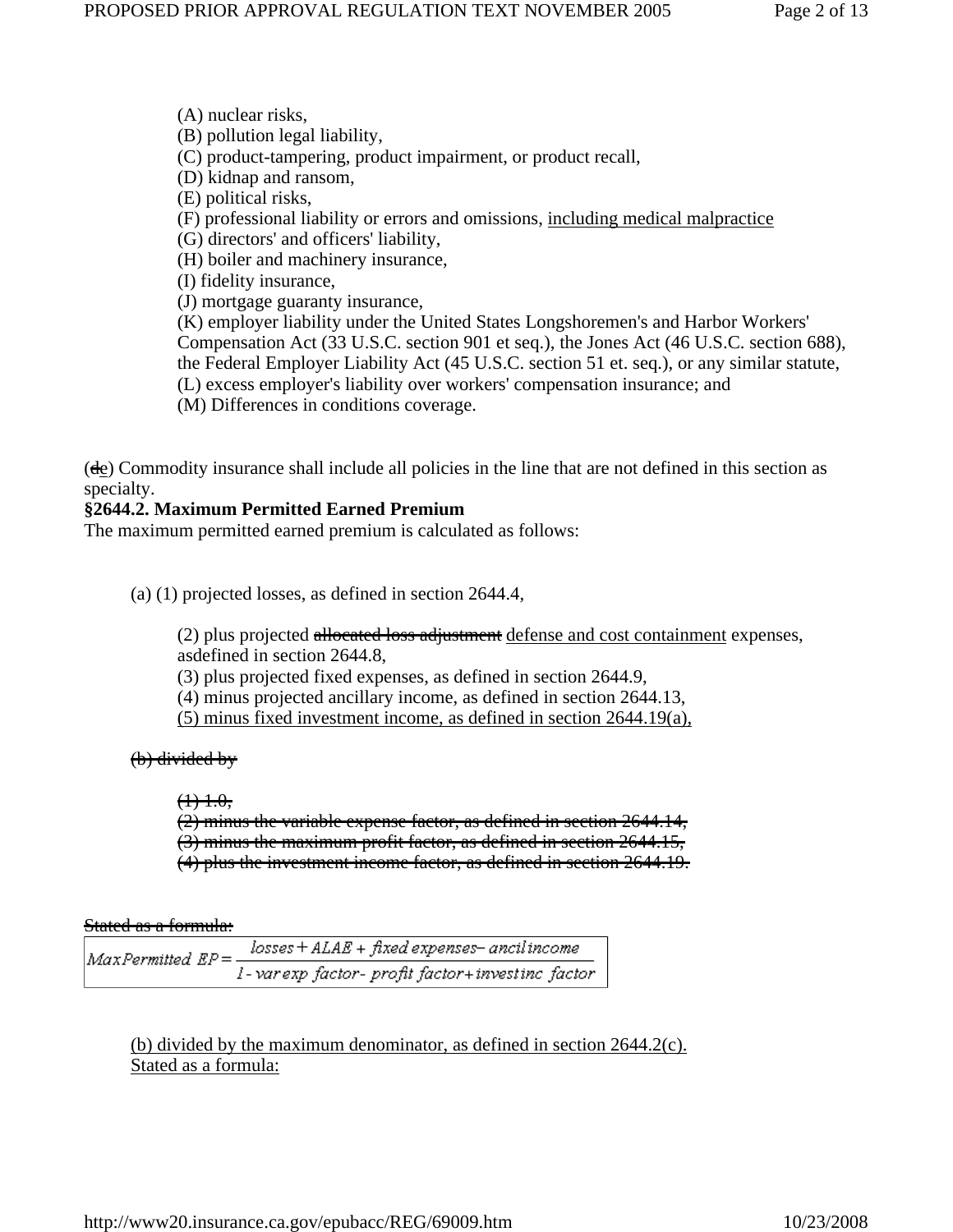$Max\ Permitted\ EP = \frac{losses+DCCE+fixed\ expenses-ancil\ income-fixed\ investment}{1}$ max denom

(c) The maximum denominator means: (1) 1.0,

> (2) minus the variable expense factor, as defined in section 2644.14, (3) minus the maximum profit factor, as defined in section 2644.15, (4) plus the variable investment income factor, as defined in section 2644.19(b).

Stated as a formula:<br>Maxdenom = l – var exp factor–max profit factor+ var investinc factor

**§2644.3. Minimum Permitted Earned Premium** The minimum permitted earned premium is calculated as follows:

(a) (1) projected losses, as defined in section 2644.4,

(2) plus projected allocated loss adjustment defense and cost containment expenses, as defined in section 2644.8,

(3) plus projected fixed expenses, as defined in section 2644.9,

(4) minus projected ancillary income, as defined in section 2644.13,

(5) minus fixed investment income, as defined in section 2644.19(a),

(b) divided by

 $~~(1)~~ 1.0,$ </del>

(2) minus the variable expense factor, as defined in section 2644.14, (3) minus the minimum profit factor, as defined in section 2644.15, (4) plus the investment income factor, as defined in section 2644.19.

Stated as a formula:

 $losses + ALAE + fixed$  expenses– ancilincome  $Min$  Permitted  $EP =$ I-var exp factor- profit factor+investinc factor

(b) divided by the minimum denominator, as defined in section 2644.3(c). Stated as a formula:

Min permitted  $EP = \frac{losses + DCCE + fixed$  expenses-ancilincome-fixed investinc min denom

(c) The minimum denominator means: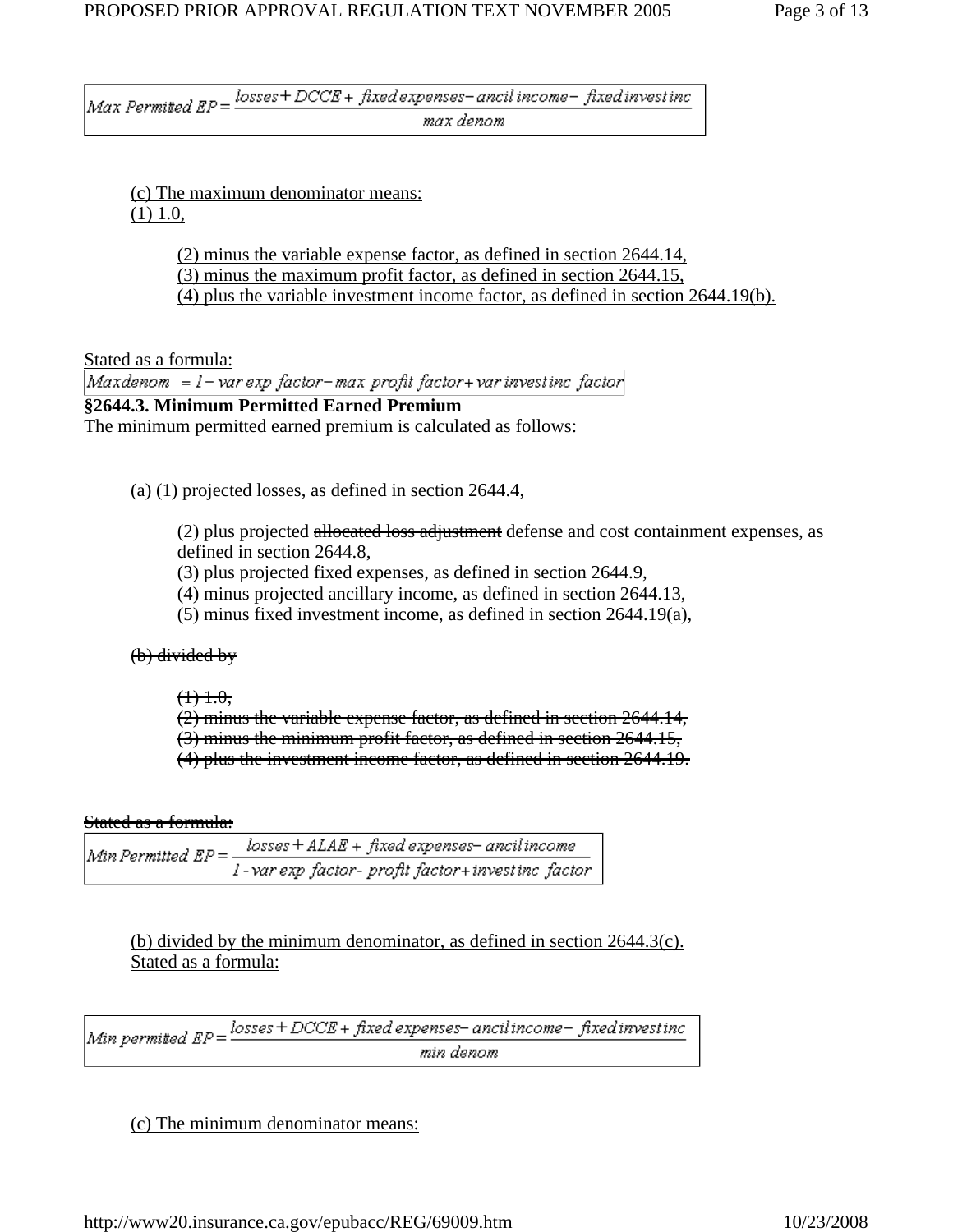# $(1)$  1.0,

(2) minus the variable expense factor, as defined in section 2644.14, (3) minus the minimum profit factor, as defined in section 2644.15, (4) plus the variable investment income factor, as defined in section 2644.19(b).

Stated as a formula:<br>Mindenom = l – varexp factor– min profit factor+ var investinc factor **§2644.4. Projected Losses.**

(a) "Projected losses" means the insurer's historic losses per exposure, adjusted by catastrophe adjustment, as prescribed in section 2644.5, by loss development, as prescribed in section 2644.6, and by loss trend, as prescribed in section 2644.7.

(b) Projected losses shall be calculated by applying the loss trend factor separately to data from each accident-year in the recorded period. However, for medical malpractice insurance, where the use of claims-made policies predominates throughout the line, projected losses are more appropriately evaluated on a report-year basis; accordingly, for medical malpractice insurance projected losses shall be calculated on a report-year basis, except where occurrence policies predominate.

(c) Where an insurer elects to disaggregate a line of insurance into commodity and specialty categories pursuant to section 2642.7, the insurer shall, in lieu of the computation of projected losses specified in sections 2644.5 through 2644.7, tender an alternative computation of projected losses for the specialty category, which the Commissioner shall approve if he or she finds the projection to have been made in a sound actuarial manner. Nothing in this section precludes the Commissioner from requiring the additional filing of projected losses computed in the manner specified in sections 2644.5 through 2644.7.

(d) For the earthquake line of business and for the fire following earthquake exposure in other lines, projected losses and defense and cost containment expenses may be based on complex catastrophe models using geological and structural engineering science and insurance claim expertise. The use of such models shall conform to the standards of practice as set forth by the Actuarial Standards Board and that the applicant shall have the burden of proving, by a preponderance of the evidence, that the model is based upon the best available scientific information for assessing earthquake frequency, severity, damage and loss, and that the projected losses derived from the model meet all applicable statutory standards

# **§2644.7. Loss and Premium Trend**

"Loss trend" and "premium trend" is the process by which forces not reflected in historical loss *and premium* data are expected to affect losses and premiums in the rating period.

(a) Loss trend factors shall be established in accordance with section 2646.3 for all insurers writing a given line.

(b) The Commissioner shall, from time to time, adopt trend factors for each line in accordance with section 2646.3. Trend factors shall be based on the exponential curve of best fit, as measured by the coefficient of determination, and as modified by the Commissioner to take into account factors not reflected in the historical data. Loss trend Frend factors shall be developed using industry-wide paid pure premium data. Premium trend factors shall be developed using company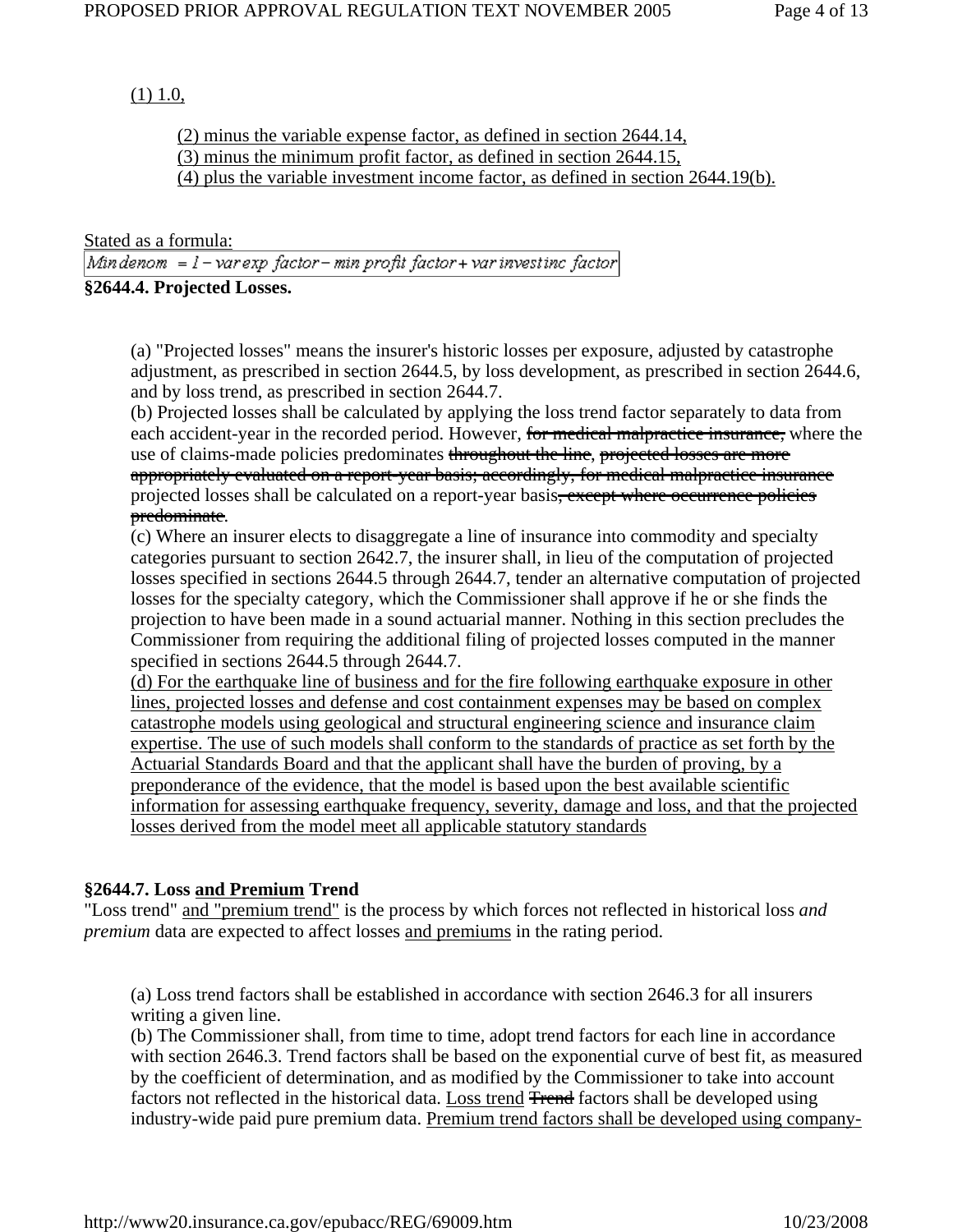specific data. The company-specific premium data may be adjusted for factors, such as a change in the company's mix of business, that would also affect the company-specific loss trend and are not reflected in the industry-wide loss data.

(c) Where the trend factor within a given line significantly varies by subline, by policy limits, by region of the state, or by coverage, the Commissioner shall, in accordance with section 2646.3, adopt separate trend factors in accordance with that evidence.

(d) Changes in the law such as that created by *Moradi-Shalal v. Fireman's Fund Ins. Companies* (1988) 46 Cal.3d 287 can be expected to have a substantial effect on payouts, and consequently the Commissioner shall specify, in accordance with section 2646.3, the manner in which loss data predating Moradi-Shalal shall be adjusted in affected lines to take this change in the law into account.

# **§2644.12. Efficiency Standard**

(a) Notwithstanding any other provision of these regulations, projected fixed expenses shall not exceed

(1) the product of

(A) projected losses, as defined in section 2644.4,

(B) plus projected allocated loss adjustment defense and cost containment expenses, asdefined in section 2644.8,

(C) minus projected ancillary income, as defined in section 2644.13,

(D) minus the fixed investment income, as defined in section 2644.19(a),

(2) multiplied by

(A) the efficiency standard, as specified in subdivision (b) of this section,

(B) minus the variable expense factor, as defined in section 2644.14,

(3) divided by

(A) 1.0,

(B) minus the maximum profit factor, as defined in section 2644.15,

(C) plus the variable investment income factor, as defined in section 2644.19(b),

(D) minus the efficiency standard, as specified in subdivision (b) of this section.

Stated as a formula:

|  | Max fixedexp= $\frac{(losses+DCCE - ancil\ income) (efflc\ std - var\ exp\ factor)}{}$      |  |
|--|---------------------------------------------------------------------------------------------|--|
|  | 1- profit factor+ investinc factor- efficstd                                                |  |
|  | Max fixedexp = $\frac{(losses+DCCE-ancilincome-fixedinvestinc)(effic std-varexp factor)}{}$ |  |
|  | 1- profit factor+ var investinc factor- efficstd                                            |  |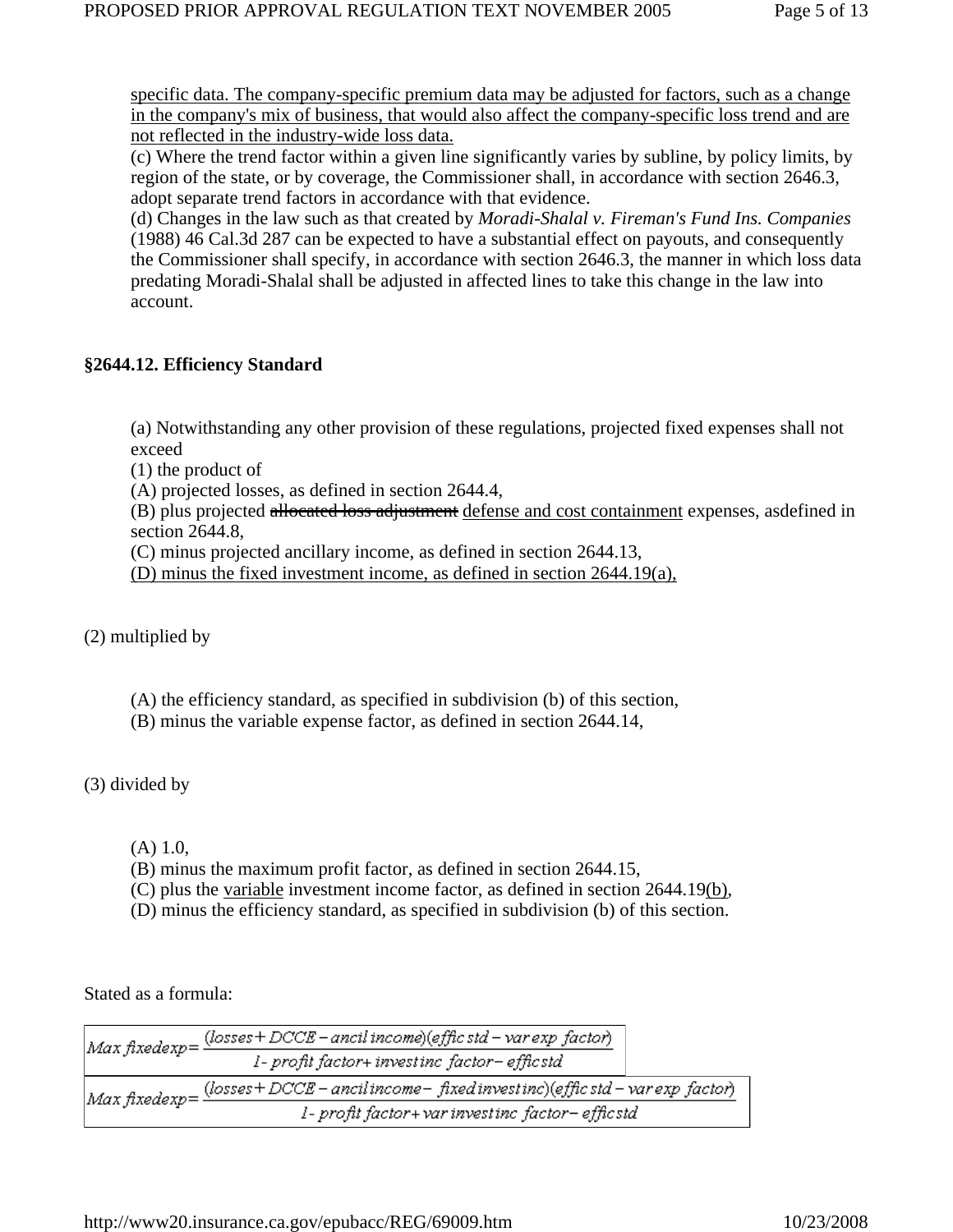(b) The Commissioner shall, from time to time, adopt the efficiency standard pursuant to section 2646.3, which shall be expressed as a maximum allowable ratio of historic underwriting expenses to historic earned premiums, which represents the fixed and variable cost for a reasonably efficient insurer to provide insurance and to render good service to its customers. (c) The efficiency standard shall be set separately for each insurance line, and separately for insurers distributing through independent agents and brokers, through exclusive agents, and through employees of the insurer not functioning as agents. In setting the efficiency standard, the Commissioner shall determine whether, in the long-term, efficiency will be enhanced and premiums lowered by adopting a separate standard for insurers writing large and small amounts of insurance in the line. If the Commissioner determines that such separate standards would have such long-term effects, he or she shall set the standard separately according to the amount of insurance being written in the line. In lines where the number of insurers employing a given distribution system is, in the judgment of the Commissioner, inadequate for the calculation of a mean that provides a useful efficiency standard, the Commissioner shall adopt a single efficiency standard for that line, which shall apply to all insurers writing in that line regardless of distribution system.

(d) In each category, the efficiency standard shall be set at the weighted mean (weighted by earned premium) expense ratio of insurers in that category. In calculating the average, the Commissioner may exclude insurers for which reliable data are not readily available or which reflect anomalous conditions.

### **§2644.15. Profit factors**

- (a) The "maximum profit factor" means
- (1) The maximum permitted after-tax rate of return, as defined in section 2644.16,
	- (2) divided by the product of
	- (A) the leverage factor, as defined in section 2644.17,
	- (B) multiplied by the underwriting federal income tax factor, as defined in section 2644.18.
	- (b) The "minimum profit factor" means
	- (1) the minimum permitted after-tax rate of return, as defined in section 2644.16,

(2) divided by the product of

- (A) the leverage factor, as defined in section 2644.17,
- (B) multiplied by the underwriting federal income tax factor, as defined in section 2644.18.

#### **§2644.16. Rate of Return**

The maximum permitted rate of return means the risk premium, as defined below, plus the return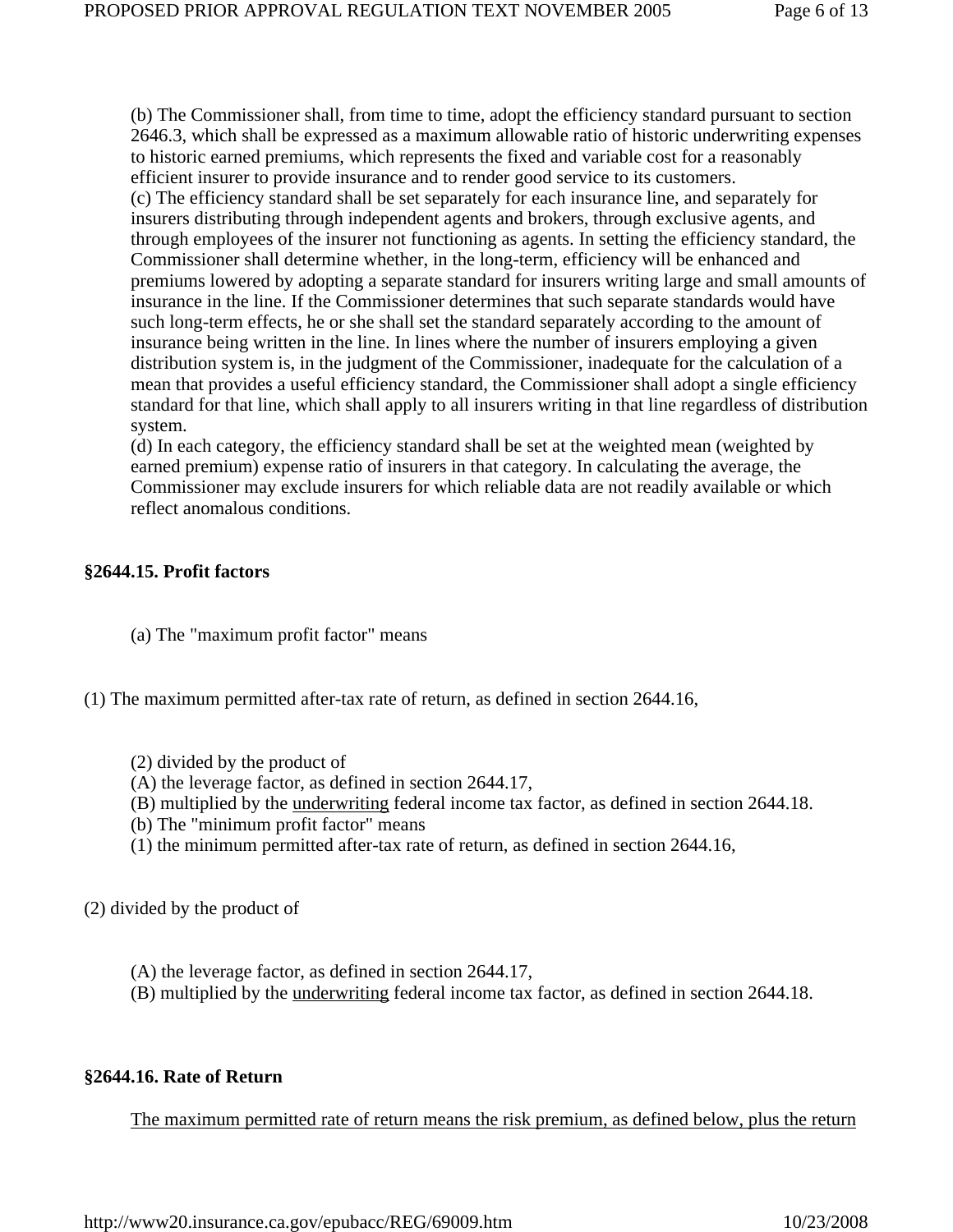### on long-term U.S. Treasury bonds for the most recent three months.

The Commissioner shall, from time to time, determine, in accordance with section 2646.3, the maximum and minimum permitted after-tax rate of return risk premium for property and casualty insurance ratemaking. The maximum and minimum profit factors risk premium shall represent the range of yields on investments in other enterprises presenting risks to investors comparable to property and casualty insurance, minus the return on long-term U.S. Treasury bonds. giving The commissioner shall give due consideration to the competing interests of investors and consumers, and taking into account the fact that insurance is imbued with the public interest and that its purchase is sometimes legally required.

The Commissioner shall, from time to time, determine, in accordance with section 2646.3, the minimum permitted after-tax rate of return. The minimum return shall be set high enough to prevent any undue risk of insolvency and to prevent injury to competition through predatory pricing.

### **§2644.18. Federal Income Tax Factors**

(a) "Federal income tax factor" means 1.0 minus the insurer's effective federal income tax rate reported in the most recent year for which historical data are available, giving full account to all tax credits and offsets used or available to the insurer. Where there has been a change in tax laws between the recorded period and the rating period, the effective tax rate shall be calculated using the historical data and the tax rules for the rating period.

(b) Where the insurer had a net tax credit, or where the insurer had a net tax liability on a net pretax loss, the effective tax rate shall be zero and

(1) if the insurer had a net tax credit, the amount of the credit shall be added, as a positive number, to nationwide projected ancillary income;

(2) if the insurer had a net tax liability, the amount of the liability shall be subtracted from nationwide projected ancillary income.

(c) Where the insurer's effective tax rate reported in the most recent year for which historical data are available exceeded 34% and the insurer had a net tax liability on a net pretax profit, the effective tax rate shall be 34% and the amount by which the tax liability exceeded 34% shall be subtracted from nationwide ancillary income.

(a) "Underwriting federal income tax factor" means 1.0 minus the prospective federal income tax rate on underwriting income.

(b) "Investment federal income tax factor" means 1.0 minus the prospective federal income tax rate on investment income. The prospective federal income tax rate on investment income shall be calculated using the weighted yield, adjusted for investment expenses, computed in section 2644.20 and shall take into account any tax preferences and exemptions for the income from each asset class and from each category of bond issuer.

# **§2644.19. Investment Income Factors**

"Investment income factor" means the projected yield, as defined in section 2644.20, multiplied by the sum of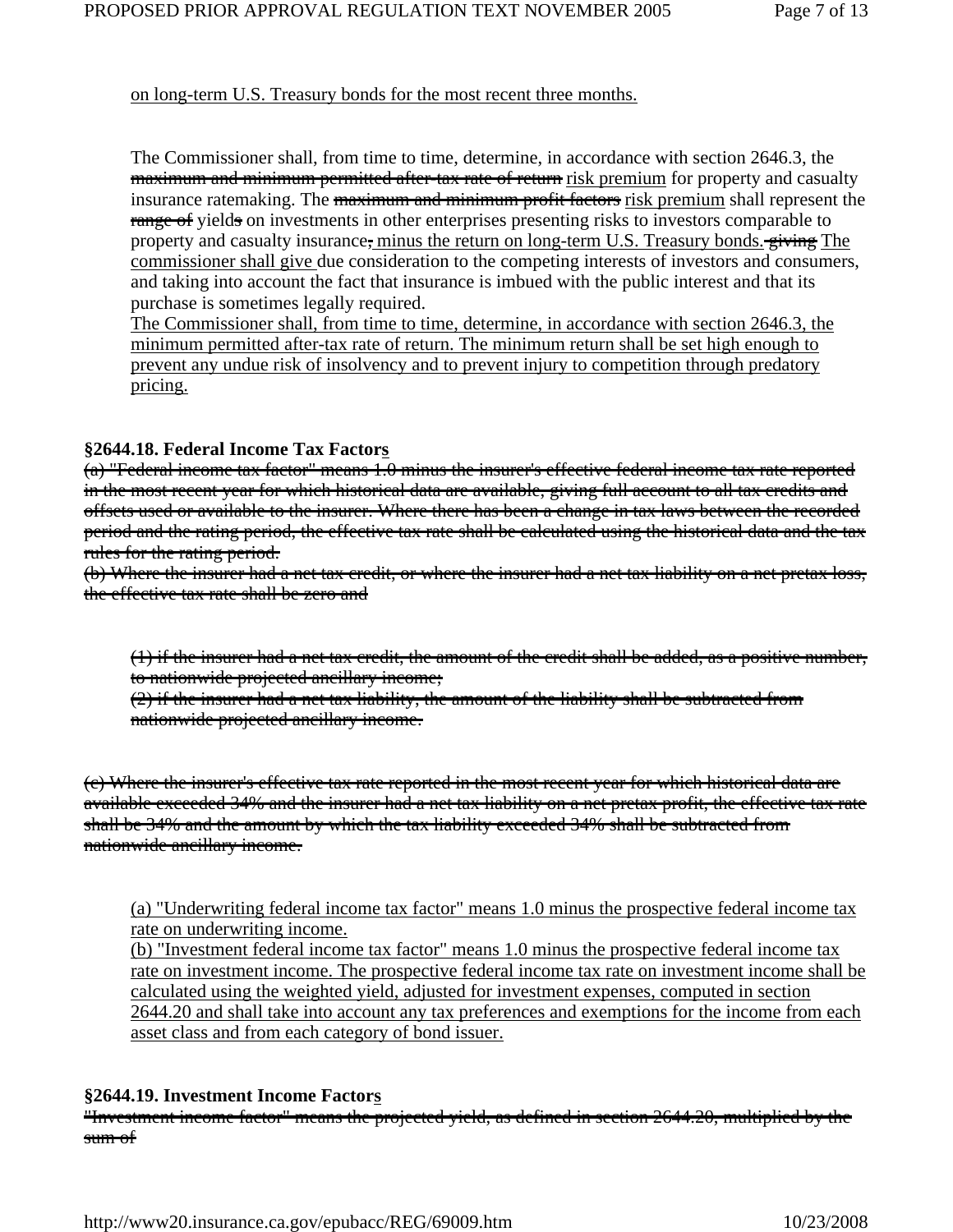(a) the reserves ratio, as defined in section 2644.21, (b) plus the surplus ratio, as defined in section 2644.22

# (a) "Fixed investment income" means the projected yield, as defined in section 2644.20,

(1) multiplied by the ratio of the investment federal income tax factor and the underwriting federal income tax factor, as defined in section 2644.18, (2) multiplied by the loss reserves ratio, as defined in section 2644.21, (3) multiplied by the sum of

(A) the projected losses, as defined in section 2644.4, (B) plus the projected defense and cost containment expenses, as defined in section 2644.8.

Stated as a formula:<br>Fixed invest inc = yield  $\times \frac{FIT_{\text{in指}}}{FIT_{\text{und}}} \times loss$  reserves ratio  $\times (loss + DCCE)$ 

(b) "Variable investment income factor" means the projected yield, as defined in section 2644.20,

(1) multiplied by the ratio of the investment federal income tax factor and the underwriting federal income tax factor, as defined in section 2644.18, (2) multiplied by the sum of

(A) the unearned premium reserves ratio, as defined in section 2644.21, (B) plus the surplus ratio, as defined in section 2644.22

Stated as a formula:

# **§2644.20. Projected Yield**

"Projected yield" means the insurer's imbedded yield in the most recent year for which investment results have been reported, plus an average of the insurer's realized capital gains over the most recent five years. Imbedded yield shall be calculated as the insurer's net investment income, excluding capital gains, divided by the average of the insurer's start-of-year and year-end surplus and reserves for the most recent year for which investment results have been reported.

(a) "Projected yield" means the weighted average yield computed using the insurer's actual portfolio and yields currently available on securities in US capital markets. The weights shall be determined using the insurer's most recent statutory annual statement, and shall be computed by dividing the insurer's assets in each separate asset class shown on page 2, lines 1 through 9 of the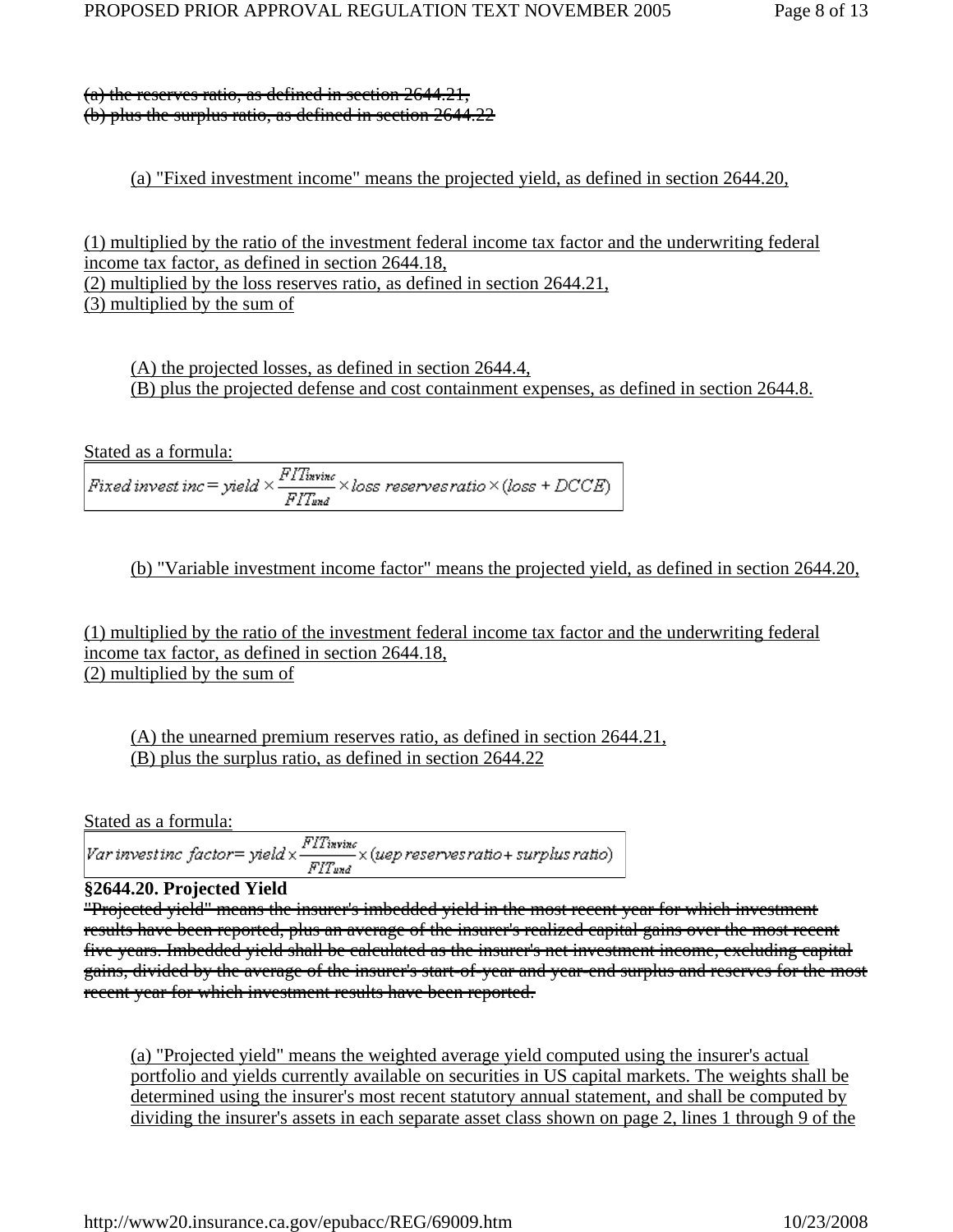annual statement, by the total of cash and invested assets shows on page 2 line 10. The yields for each asset class shall be based on an average of the most recent 3 months of yields as provided in the Federal Reserve H.15 bulletin and other publications to be determined by the Commissioner. The Commissioner shall, from time to time, establish and review the specific methodology for determining the yields in accordance with section 2646.3.

(b) The bond asset class shall be subdivided by each category of issuer and maturity shown in schedule D, part 1A, section 1 of the annual statement.

(c) The projected yield shall be reduced by investment expenses.

**§2644.21. Reserves Ratio** "Reserves ratio" means (a) the average of the last two years' (1) loss reserves plus (2) loss adjustment expense reserves, plus (3) unearned premium reserves (b) divided by the earned premium for the most recent year for which data are available.

(a) "Unearned premium reserves ratio" means

(1) the average of the last two years unearned premium reserves (2) divided by the earned premium for the most recent year for which data are available.

(b) "Loss reserves ratio" means

(1) the average of the last two years'

(A) loss reserves plus (B) loss adjustment expense reserves

(2) divided by the incurred loss and defense and cost containment expense for the most recent year for which data are available.

There shall be one industry-wide unearned premium reserves ratio and one loss reserves ratio for each line of business. The industry-wide numbers shall be the sum of all such numbers taken from the California state page of the statutory Annual Statement for all insurers doing business in California. Adjusting and other expense shall be allocated in accordance with section 2643.6. For lines of business subject to catastrophes, mass torts and other unusual events, the Commissioner shall modify the industry-wide numbers where he finds that they do not provide a reliable estimate of future expectations of the reserve ratios.

# **§2644.23. Credibility Adjustment**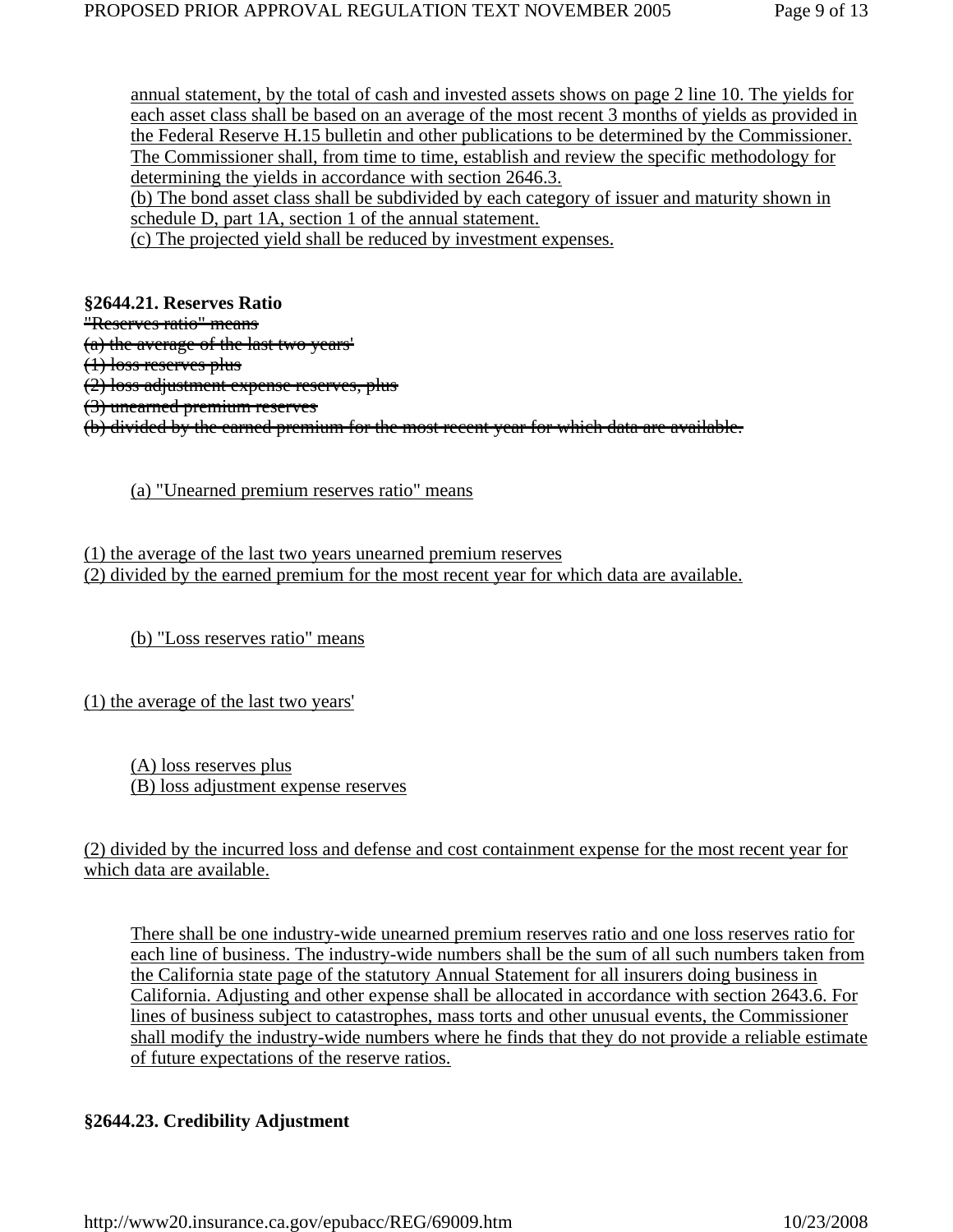(a) To the extent that the maximum and minimum permitted earned premiums are based upon data that lack credibility, a credibility adjustment shall be made, as appropriate, to projected losses, projected allocated loss adjustment expenses, projected loss development, and projected allocated loss adjustment expenses development.

(b) The Commissioner shall, from time to time, specify credibility criteria and appropriate sources of substitute data formulas for determining the credibility weight in accordance with section 2646.3.

(c) The credibility adjustment shall consist of adding to the insurer's data sufficient additional data, drawn from an approved source of substitute data, approved in accordance with section 2646.3, to provide a total sample size sufficient to meet the applicable credibility criterion established by the Commissioner.

(c) When the loss and defense and cost containment expense data is less than fully credible, in the maximum and minimum premium formulas in sections 2644.2 and 2644.3, the following shall be substituted:

(1)The sum of

(A) the credibility weight, as defined in section 2644.23(b), (B) multiplied by the sum of

> (i) loss, as defined in section 2644.4, (ii) plus defense and cost containment expense, as defined in section 2644.8,

 $(2)$  plus

(A) the difference of

(i) 1.0

(ii) minus the credibility weight, as defined in section 2644.23(b),

(B) multiplied by the complementary loss and defense cost containment expense, as defined in section 2644.23(d).

Stated as a formula:

Credibility weight  $\times$  (loss + DCCE) + (1 - credibility weight)  $\times$  comp loss DCCE

(d) The complementary loss and defense cost containment expense means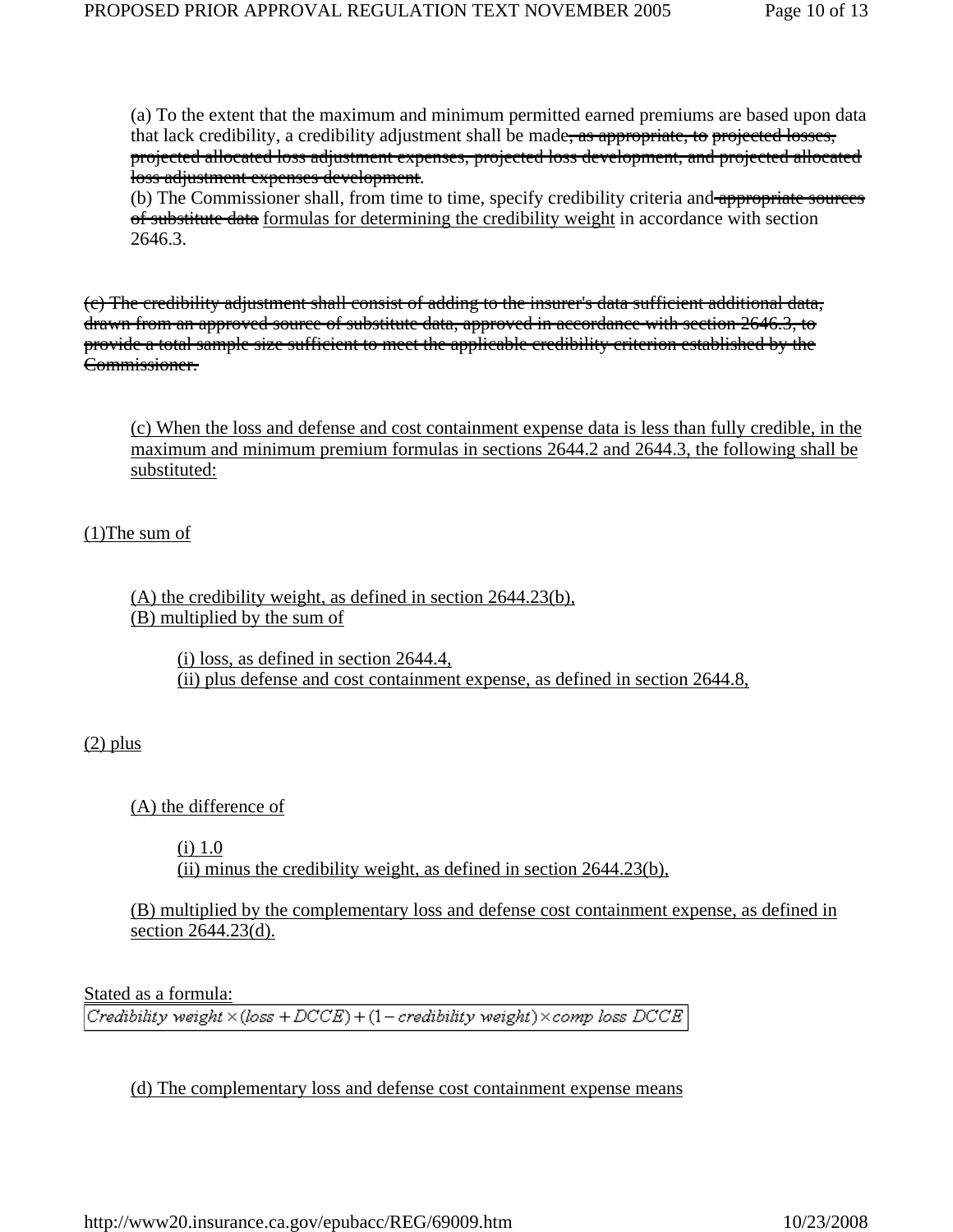# (1) the product of

(i) the trended current rate level premium, as defined in section 2644.24, (ii) multiplied by 1.0 plus the complement trend, as defined in section 2644.23(e), (iii) multiplied by the maximum denominator, as defined in section 2644.2(b).

# (2) minus the sum of

(i) the fixed expenses, as defined in section 2644.9, (ii) minus the ancillary income, as defined in section 2644.3, (iii) minus the fixed investment income, as defined in section 2644.19.

Stated as a formula:

Comp loss  $DCCE = TCRLP \times (1 + comp\ trend) \times max\ deno m - (fixed\ expenses - ancil\ income - fixed\ invest\ inc)$ 

(e) The complement trend means the annual net trend plus one, raised to the power of the number of years from the effective date of the current rate to the proposed effective date of the proposed rates, minus one.

Stated as a formula: *Comp trend = ((annual net trend+1)* $^{\circ}$ *number of years) -1* 

> If the number of years from the effective date of the current rate to the proposed effective date of the proposed rates exceeds four, the complement trend shall be the annual net trend plus one, raised to the fourth power, minus one.

(f) The annual net trend is the annual loss trend plus one, divided by the annual premium trend plus one, minus one.

Stated as a formula: *Annual net trend = ((annual loss trend +1)/(annual premium trend +1))-1*

(g) If the credibility weight is less than 25% the applicant may use an alternative complementary loss and defense and cost containment expense, provided that the alternative is actuarially sound and reasonable in the circumstance.

# **§2644.24. Trended Current Rate Level Earned Premium**

"Trended current rate level earned premium" means the earned premium per exposure for the recorded period adjusted to the current rate level based on subsequent rate changes and further adjusted for premium trend. The trend adjustment shall be calculated by applying the premium trend factor separately to data from each year in the recorded period.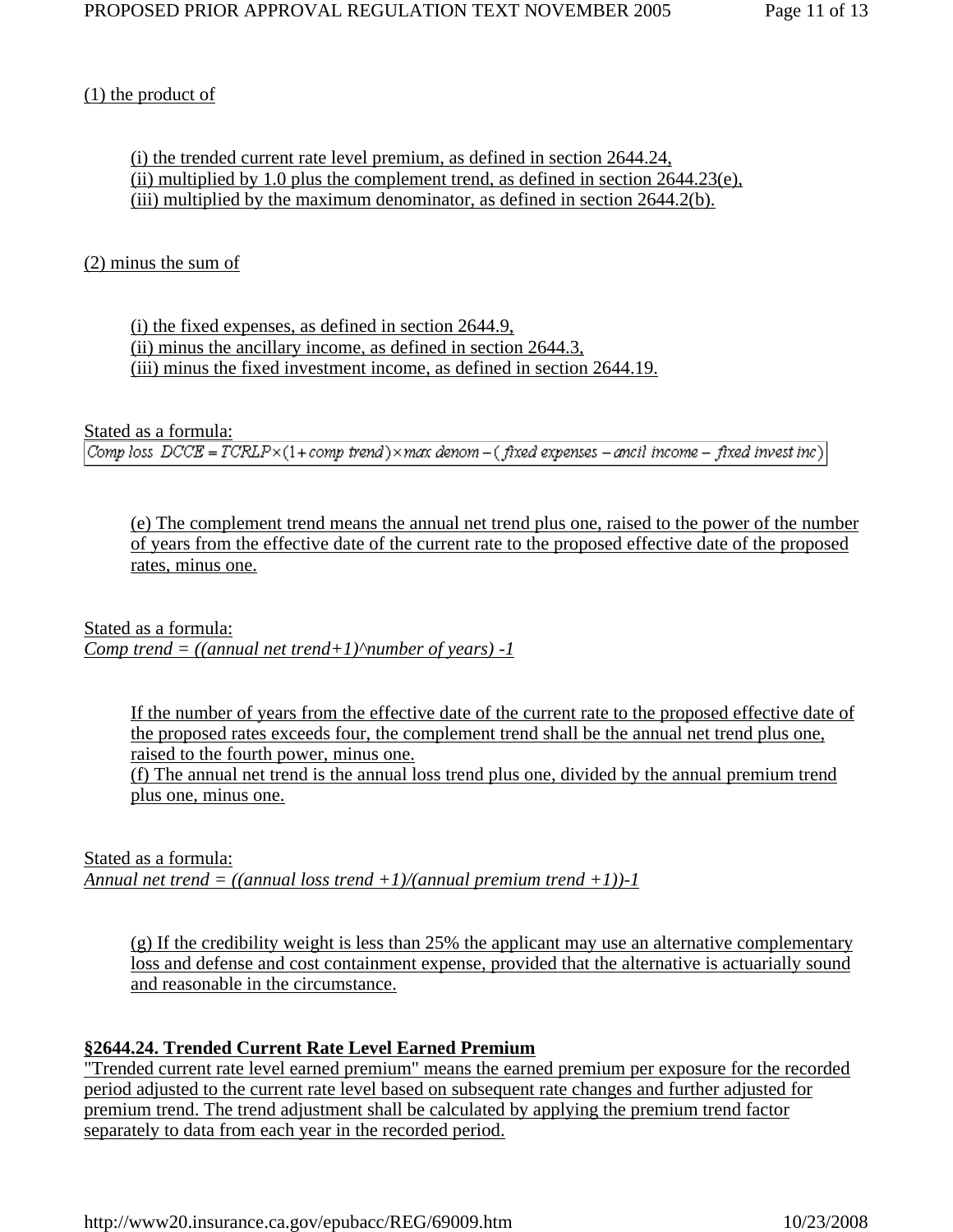### **§2644.25. Reinsurance**

(a) For all lines and sublines except for those listed in the next subparagraph, ratemaking shall be on a direct basis, with no consideration for the cost or benefits of reinsurance. (b) For earthquake and for facultative reinsurance with attachment points above one million dollars, the maximum permitted earned premium is calculated as follows: (1) The sum of (A) the quotient of

(i) the projected losses, as defined in section 2644.4, (ii) plus the projected defense and cost containment expense, as defined in section 2644.8, (iii) minus the projected reinsurance recoverables, as defined in section 2644.26, (iv) plus the projected fixed expenses, as defined in section 2644.9, (v) minus the projected ancillary income, as defined in section 2644.13, (vi) minus the fixed investment income, as defined in section 2644.19(a),

(B) divided by the sum of

 $(i)$  1.0,

(ii) minus the variable expense factor, as defined in section 2644.14, (iii) minus the maximum profit factor, as defined in section 2644.15, (iv) plus the variable investment income factor, as defined in section 2644.19(b).

(2) plus the quotient of

(A) the reinsurance premium (B) divided by the difference of

> (i) 1.0, (ii) minus the variable expense factor

Stated as a formula:

|  | $Max$ permised $EP = \frac{losss + DCCB - \text{recoveryables} + \text{fixed expressions} - \text{ancilinoomer-fixed invest} \text{inc}\_1}{\text{reins premium}}$ |                   |
|--|--------------------------------------------------------------------------------------------------------------------------------------------------------------------|-------------------|
|  | l-var exp factor- profit factor + var invest inc factor                                                                                                            | l =var exp factor |

(3) Reinsurance costs shall only be allowed for ratemaking purposes as set forth in this section if the reinsurance agreement was entered into in good faith in an arms-length transaction and at fair market value for the coverage provided. Additionally, there must be an acceptable transfer of risk in accordance with Statement of Statutory Accounting Principles No. 62.

(c) Maximum fixed expenses shall be calculated using direct projected losses and defense and cost containment expenses.

(d) The fixed investment income shall be reduced by the unearned reinsurance premium and the variable investment income factor shall be reduced by projected reinsurance recoverable reserves.